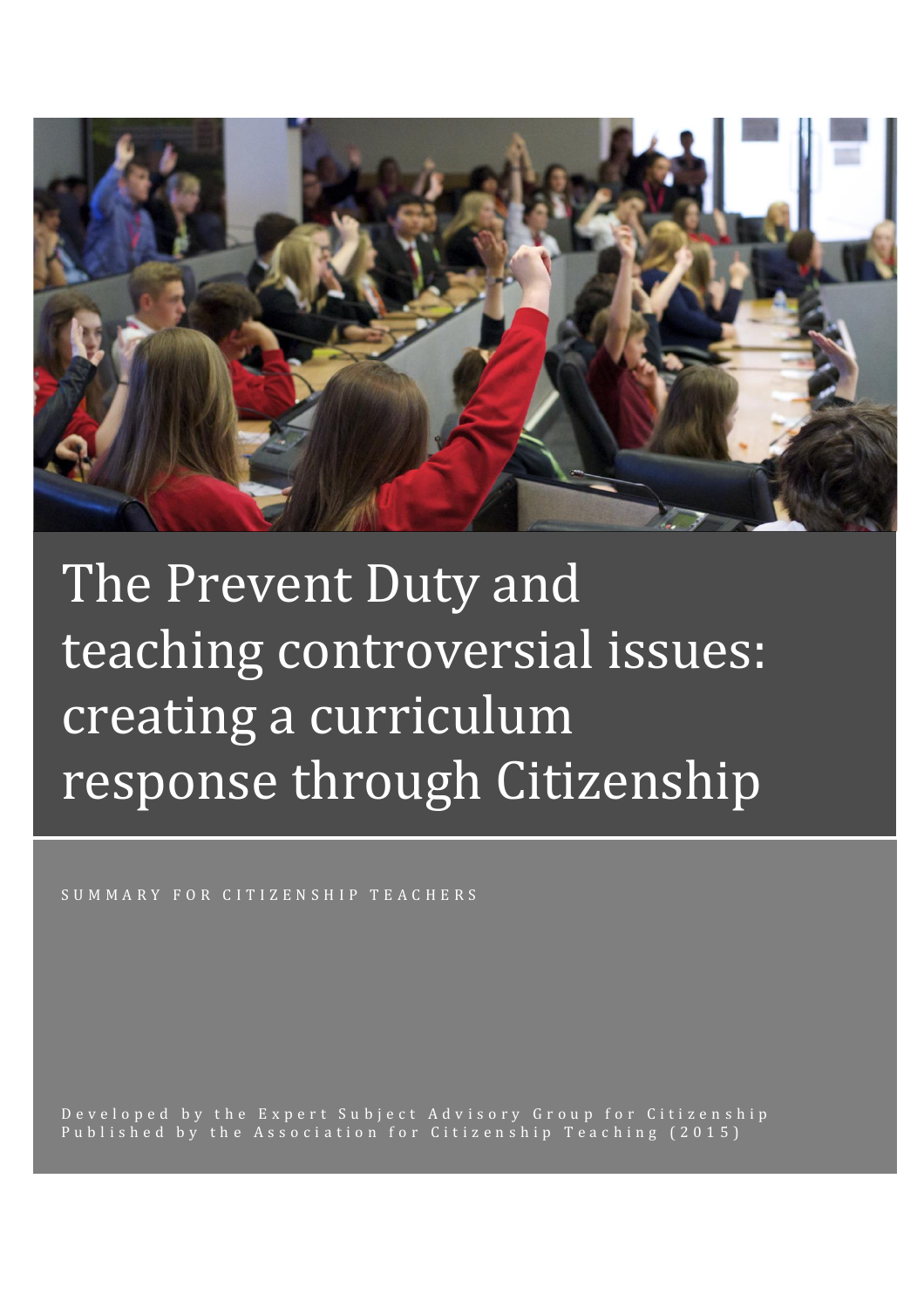# **Why further guidance?**

The recently published DFE advice on the Prevent Duty explains what schools should do to comply with their duties in relation to the prevention of terrorism and extremism. The DFE advice in essence explains two important roles for schools:

1. A security role that concerns the duty of care schools have to identify children vulnerable to radicalisation as part of their wider safeguarding responsibilities (see the final section of this guidance).

2. The DFE also encourages schools to undertake a wider educational role to build the resilience of all children to radicalisation and enable them to challenge extremist views. The DFE and Ofsted recognize that Citizenship has a unique and particular contribution to developing pupils' capacity as active, informed and responsible citizens based on a commitment to the values that underpin democratic citizenship.

This guidance focuses on the second of these roles and specific contribution of Citizenship in relation to the Prevent duty.

The DFE advice highlights the importance of discussing and not avoiding controversial issues with pupils.

"It is not intended to stop pupils debating controversial issues. On the contrary, schools should provide a safe space in which children, young people and staff can understand the risks associated with terrorism and develop the knowledge and skills to be able to challenge extremist arguments."

To accomplish this, teachers will need to use a range of strategies to handle issues sensitively and appropriately. A key consideration is the way in which the tension is resolved between facilitating the discussion of controversial issues (which implies there are a variety of valid viewpoints) and the need to challenge some views or even report them to senior colleagues (which implies some views are forbidden).

We have developed a fuller document explaining the ideas referred to in this checklist alongside some examples of lesson ideas to demonstrate the guidance in practice. We recommend you read this guidance in conjunction with this checklist. These are available at: [www.teachingcitizenship.org.uk](http://www.teachingcitizenship.org.uk/)

# **Why should we teach controversial issues in the Citizenship classroom?**

Before we discuss the specifics of teaching about Prevent as a controversial issue, it is useful to remind ourselves why controversial issues are so important to the subject of Citizenship.

- Reason 1: Schools provide a safe space to develop the habits of public discussion.
- Reason 2: Controversial issues are central to citizenship in society and school.
- Reason 3: Education is not value-free.
- Reason 4: Children are interested in these issues and ready for it!
- Reason 5: Teaching can compensate for the way issues are presented publicly.



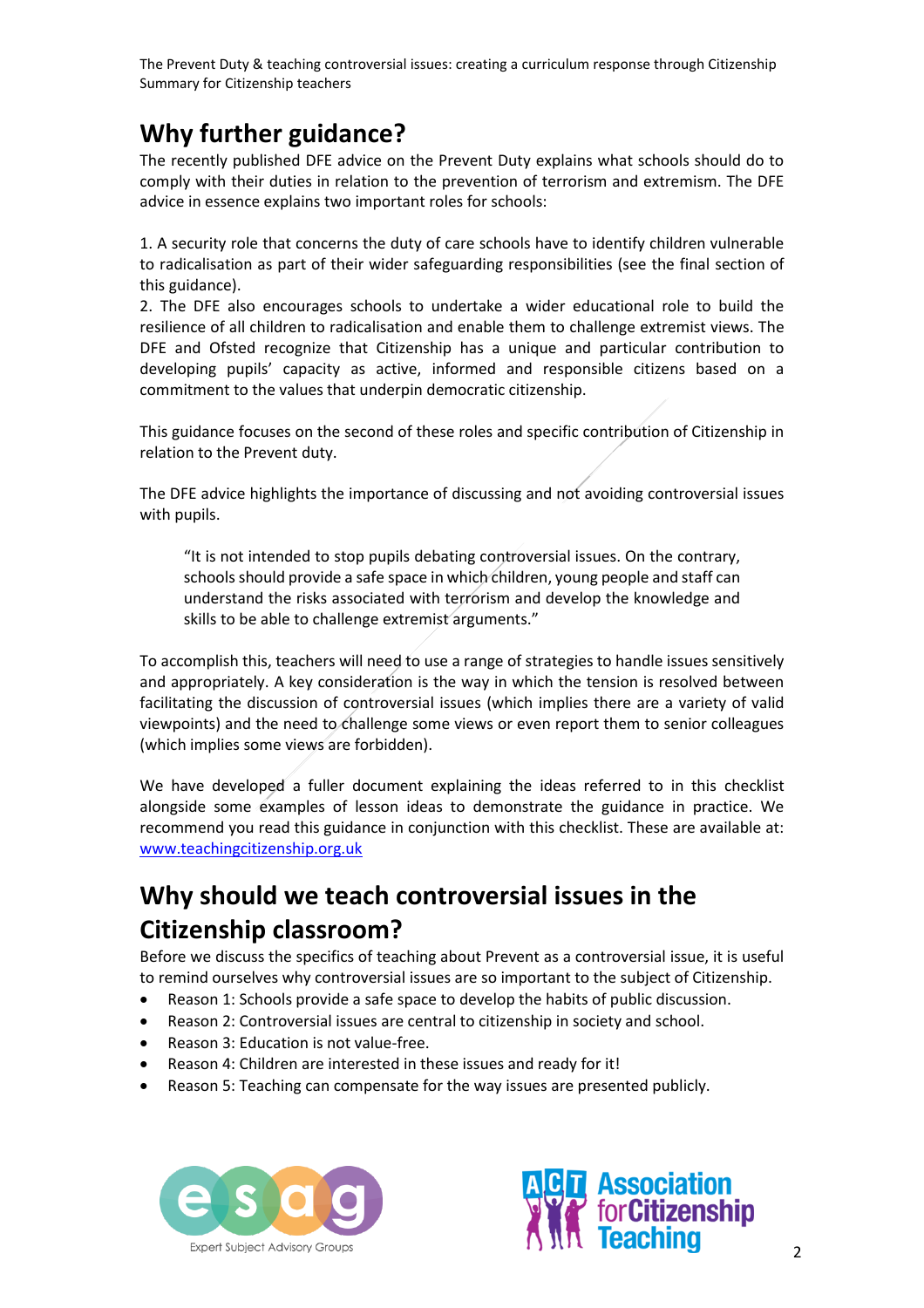# **Checklist**

# **Stage 1 Creating a safe Citizenship classroom**

The DFE advice on the Prevent Duty says, 'schools should provide a safe space in which children, young people and staff can understand the risks associated with terrorism and develop the knowledge and skills to be able to challenge extremist arguments' (p5). In order to do this teacher and pupils need to be clear about what is allowed and what gets ruled out. Teachers regularly need to do this in Citizenship lessons. For example, in a discussion about racism, the teacher may have to explain why some opinions are unacceptable in the context of the school and explain why some comments that may cause offence have to be tolerated.

- Have you established round rules for discussing controversial issues?
- Do you know the children well enough to understand what issues are likely to be sensitive or difficult?
- $\checkmark$  Do children know how to let you (and others) know if they are feeling uncomfortable?
- $\checkmark$  Are you clear where you should draw the line and how you will communicate this to children?
- $\checkmark$  Does everyone understand their right to participate and their right to be quiet or keep information private?
- $\checkmark$  Have you already practised debates and discussions and reflected on how to make them successful?
- $\checkmark$  is there a departmental / school policy which supports teachers in tackling controversial issues?
- $\checkmark$  Are you and the students clear where you will draw the line and what will happen if this is crossed?

# **Stage 2 Planning**

## **a. Establishing learning intentions**

Before teachers start to plan individual lessons or activities in response to the Prevent duty it is important to be clear what the purpose of such teaching might be. These could include:

- develop knowledge about the threat of extremism, radicalisation and terrorism and its impact within the broader historical and political context (to ensure pupils know basic information about what has happened and why);
- develop understanding of why and how radicalisation and extremism can take place, not to condone such acts but to understand what drives individuals to extreme acts;
- explore different responses to extremism and radicalisation and why there are different views on whether these create cohesion or marginalisation;
- deepen knowledge and understanding of democratic principles in balancing rights, safeguarding freedom and democracy;
- develop dispositions that support tolerance of diversity and vigilance against terrorism and explore the personal implications of this.

In addition, there are learning intentions related to the Citizenship curriculum, in terms of knowledge, understanding and skills, for example, your lessons could refer to rights and



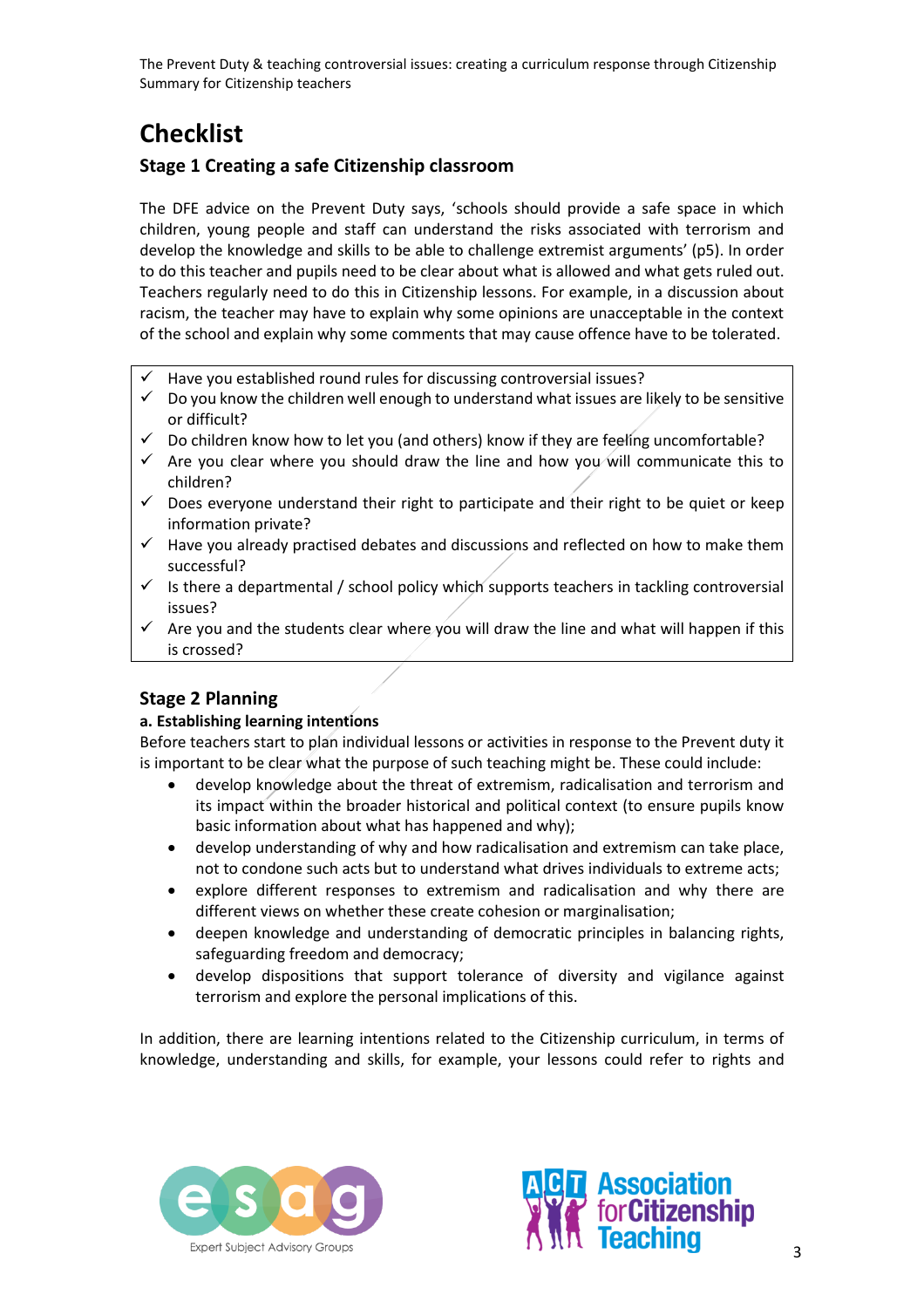freedom of speech; to Britain's role in the wider world; or to the need for mutual respect and understanding. For further examples, see the full guidance document.

- $\checkmark$  Are you clear what knowledge and understanding should be developed in this lesson?
- $\checkmark$  Are you clear what skills should be developed in this lesson?
- $\checkmark$  Are you clear what kinds of attitudes and values should be discussed in this lesson?
- $\checkmark$  Are you clear what aspect of Prevent / anti-terrorism / radicalisation you are exploring?
- $\checkmark$  Are you clear how the Prevent issues you are considering relate back to the curriculum for Citizenship?
- $\checkmark$  Are you clear how the Prevent issues you are considering relate to underlying Citizenship concepts, such as democracy, freedom, responsibilities etc.?
- $\checkmark$  Can you distinguish between the controversial issue and the Citizenship learning to be achieved through the discussion of that issue?

#### **b. Assessment**

It is also useful, when establishing learning intentions, to think about expectations and assessment. Building on the assessment guidance published by ACT following the 2014 curriculum changes, we suggest the following expectations to help teachers calibrate their expectations of children in relation to controversial issues:

- By the end of key stage 2 most pupils should able to listen to, and understand, a range of opinions in relation to the same issue. They should be able to listen respectfully and ask questions which deepen their understanding of the person's opinions and of the issue.
- By the end of key stage 3 most pupils should be able to discuss controversial issues and acknowledge that there is a range of legitimate opinions. By listening to others, or researching their opinions, they can identify and describe differences of opinion and use this to inform their own developing views. They can begin to articulate why specific controversial issues are so controversial.
- By the end of key stage 4 most pupils should be able to engage confidently in the analysis and discussion of controversial issues, demonstrating a willingness to listen to a range of opinions and to share their own views and questions. They should be able to explain why there are different views, for example by reflecting on the different values people hold, the different experiences people have had or the evidence people use to inform their opinion. They should also be confident in using core Citizenship concepts, such as democracy, justice, rights etc. in their analysis of such issues.
- Are you clear what criteria you will use to make assessment judgements during this activity?
- $\checkmark$  How will you provide feedback and opportunities for students to improve during the activity?
- What evidence will enable you to make a final judgement about the students' learning?
- Are all the learning intentions reflected in your assessment criteria and judgements?



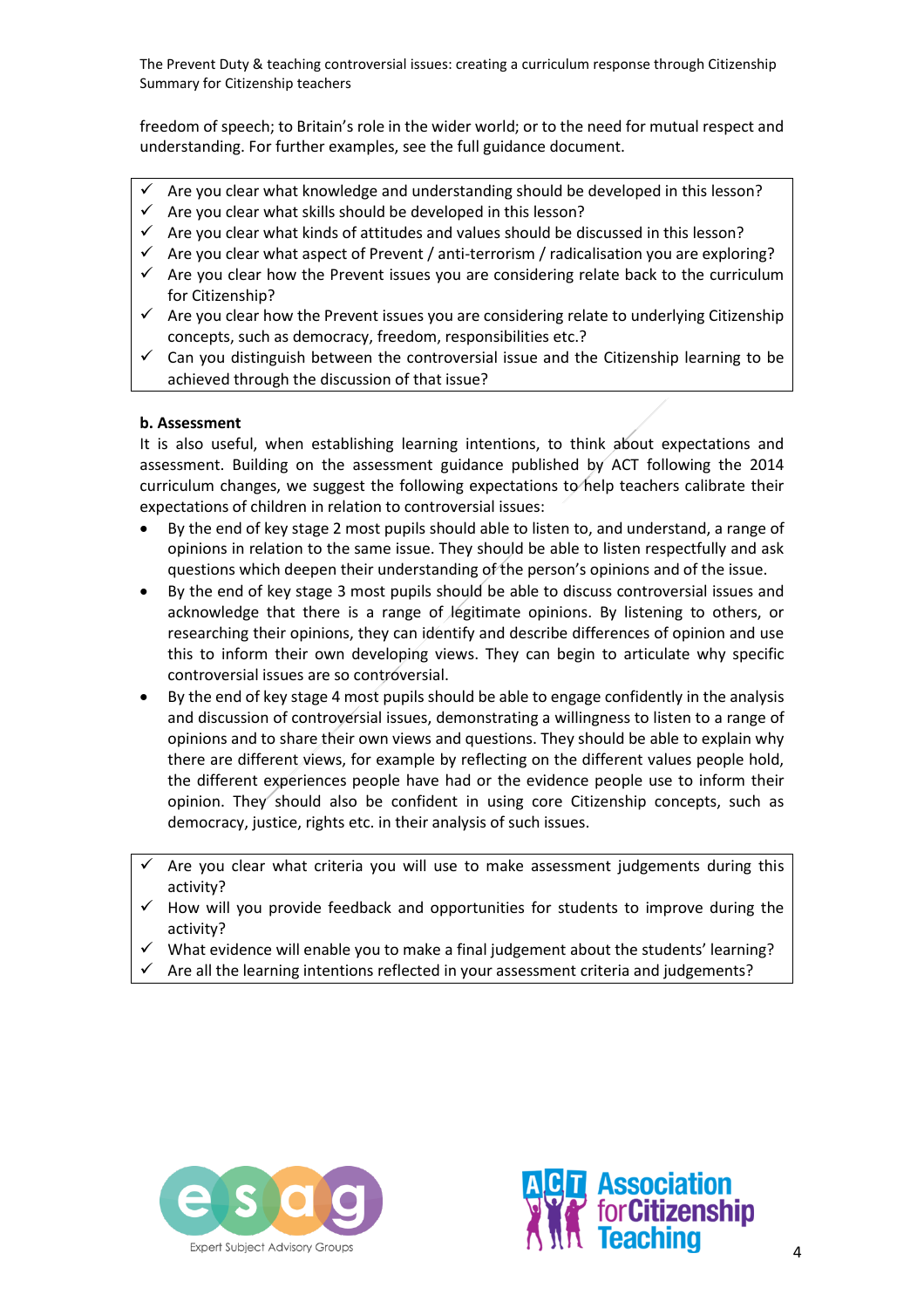## **Stage 3 Teaching Strategies**

#### **a. The role of the teacher**

In addition to the general approaches, or teaching styles, which a teacher may adopt when teaching controversial subject-matter, a number of more specialised teaching strategies are advocated in the literature. These strategies are designed for use with specific problems, such as: highly emotional discussions, polarization of opinion, expressions of extreme prejudice, unquestioning consensus, apathy and so on.

- **Distancing** Introducing analogies and parallels can be helpful to de-emphasise personal responses, for example using geographical, historical or imaginary case studies. This is particularly useful when an issue is highly sensitive within the class, school or local community.
- **Compensatory** Introducing new information, ideas or arguments is necessary when students are expressing strongly-held views based on ignorance, the minority is being bullied by the majority or there is an unquestioning consensus.
- **Empathetic**  Introducing activities to help students see an issue from someone else's perspective is particularly useful when it involves a groups which are unpopular with some or all of the students, the issue includes prejudice or discrimination against a particular group, or the issue is remote from students' lives.
- **Exploratory** Introducing enquiry-based or problem-solving activities is useful when an issue is not well-defined or is particularly complex.
- **De-personalising** Introducing society-orientated rather than person-orientated language when presenting an issue (e.g. substituting 'us', 'our', 'someone', or 'society' for 'you' or 'your' when addressing students) can be useful when some or all students have a personal connection with an issue and feel particularly sensitive about it.
- **Engaging** Introducing personally relevant or otherwise highly engaging material or activities is useful when students are apathetic and express no opinions or feelings about an issue.
- Have you planned a variety of possible strategies to use if the discussion seems too 'cool' and needs stimulation?
- $\checkmark$  Have you planned a variety of possible strategies to use if the discussion seems too 'heated' and needs to be cooled down?
- Do you have adequate resources to hand to use these strategies?

As well as thinking about these strategies, teachers need to consider their own role in teaching about controversial issues, for example:

- **Participant** where the teacher joins in the discussion as a member of the class, which allows the teacher to be open about their own views.
- **Neutral chair** where the teacher never reveals their own positions.
- Stated commitment where the teacher makes known their view during the discussion.
- **Balanced approach** where the teacher presents pupils with a wide range of alternative viewpoints, even if this includes providing a personal judgment to balance other views expressed.



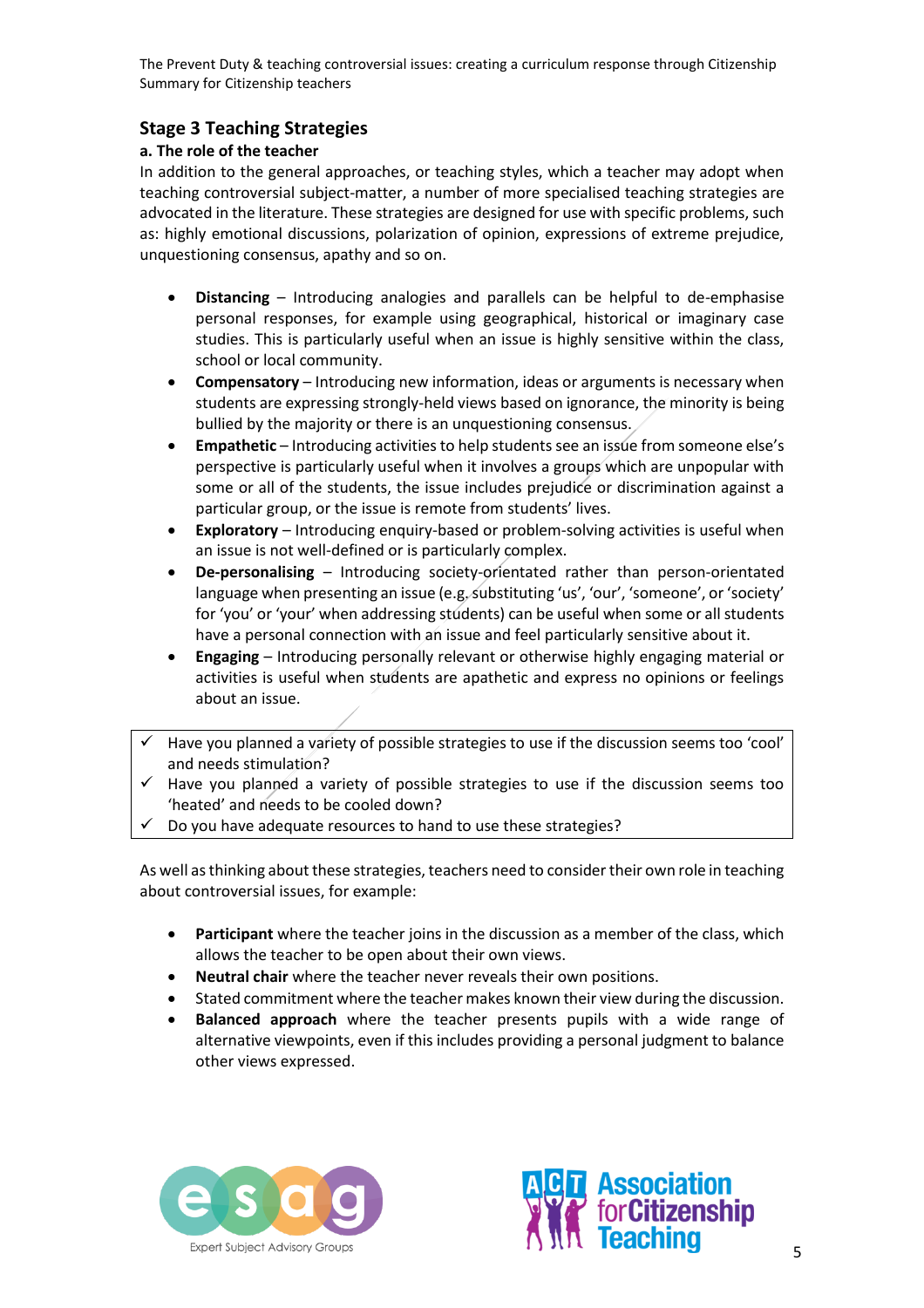- **Devil's advocate** involves the teacher consciously taking up an opposite position to the one expressed by students and advocating views they do not hold.
- **Ally** where the teacher takes the side of a student or group of students.
- Official line where the teacher promotes the side dictated by the public authorities.
- **Instructor** informing students of additional facts or testing the strength of their arguments as the discussion proceeds.
- **Interviewer** asking students questions to elicit a range of responses.
- **Observer** allowing students to debate with one another, with limited interventions.
- Which are your preferred roles and why?
- $\checkmark$  Are there any roles you will not use, why?
- $\checkmark$  How will you indicate to students that you are adopting different roles at different times?

## **b. Forms of talk: from debate to deliberation?**

A popular form of discussion may well be the simple competitive debate model, in which students speak for or against a proposal. This has many educational advantages but a limitation, in the context of controversial issues, is that it tends to simplify and polarize the argument. It favours an exploration of the extreme opinions, and de-emphasises the middle ground. An alternative way to approach debates is the model adopted in Model United Nations activities, where a proposal may be tabled, but amendments are made by people representing a variety of perspectives, with the aim that participants can build a consensus.

These alternatives to competitive debate formats are important because they open up discussions to be increasingly explorative and educational. They encourage students to reflect on their opinions as evolving ideas rather than require them to defend simplistic positions in a binary (for / against) debate. These models of discussion are also exciting because they mirror interesting experiments in deliberative democracy, where the focus is on discussion, the development of empathy and the search for compromise rather than a simple majority wins form of democracy.

- When would you use a competitive debate to discuss controversial issues, and why?
- $\checkmark$  When would you focus on more exploratory debates and why?
- $\checkmark$  Are you clear how the rules differ between these forms of debate and discussion?
- $\checkmark$  How will you ensure children are clear about the expectations and desired behaviours?
- $\checkmark$  As well as having alternatives for how to heat up or cool down the conversation, do you have a plan for managing the behaviour?

Aside from formal class discussions and debates, will you use any of the following teaching strategies to explore controversial issues?

- **The community of enquiry** (Philosophy for Children) approach, which builds on circle time methodology, which is often embedded in primary school practice.
- **Thinking skills activities** with prepared character cards / opinion pieces / media extracts can encourage students to examine critically their own and others thinking and reasoning.
- **Fictional stories** that are age appropriate can serve as an excellent route into the exploration of controversial issues and can help to develop empathy.